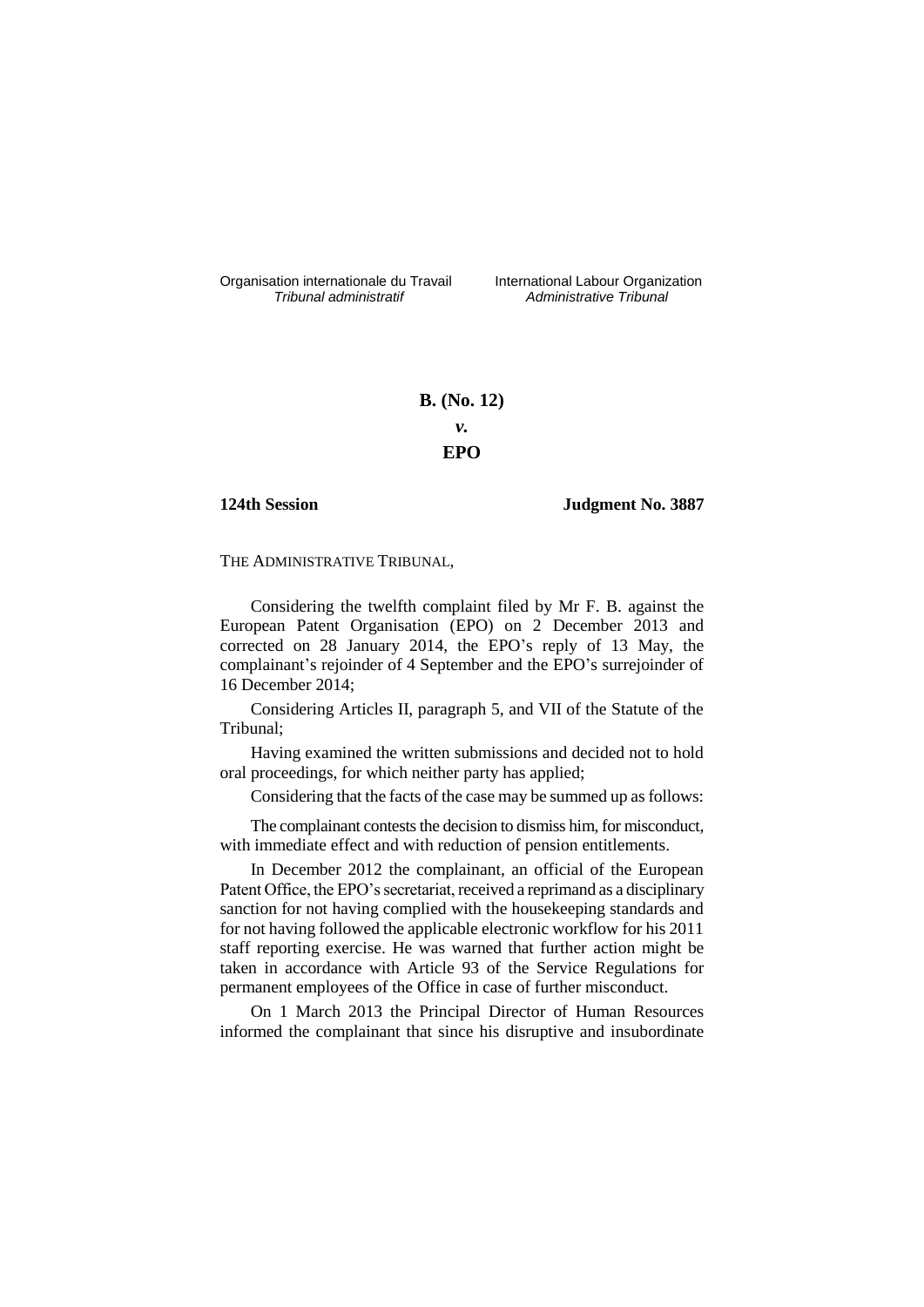behaviour had continued and even worsened, he was suspended from service with immediate effect, and was no longer allowed to enter the EPO's premises during the period of suspension. As his behaviour was considered to constitute serious misconduct, the matter was referred to the Disciplinary Committee. The Principal Director asked the complainant to "inform the Office beforehand and request authorisation should [he] intend to travel outside The Netherlands".

The Disciplinary Committee issued its reasoned opinion on 30 July 2013. The majority of its members found that the complainant's behaviour formed a "pattern of practice", which demonstrated a manifest incapacity to perform his duties, and that he had displayed "objective professional incompetence" within the meaning of Article 52 of the Service Regulations. Indeed, he had failed to carry out work since 2010 and had refused to adhere to reasonable and lawful work-related managerial instructions. In the view of the majority, it was unlikely that the complainant could succeed as an examiner, or in any other function, in a lower grade. The majority therefore recommended that he be dismissed. Two members issued a minority opinion stating that their overall impression was that "of a person who [did] not act intentionally, and who need[ed] help, rather than disciplinary measures". They added that if the EPO insisted on imposing a disciplinary measure, an "expert report" on the complainant's ability to act intentionally in the current situation would seem a "condition *sine qua non*".

By letter of 6 September 2013 the President of the Office informed the complainant that his behaviour was clearly incompatible with the continuation of duties and that any reasonable prospects of improvement on his part were excluded. In view of the seriousness of his misconduct and the aggravating factors (in particular the absence of any improvement of his behaviour after having been sanctioned in December 2012, and warned several times), he had decided to apply to the complainant the most severe disciplinary sanction of dismissal with immediate effect and with reduction of his pension entitlements by one third. He added that the complainant would receive compensation corresponding to the statutory period of notice. The President further stated that the complainant could file a request for review of that decision. That is the impugned decision.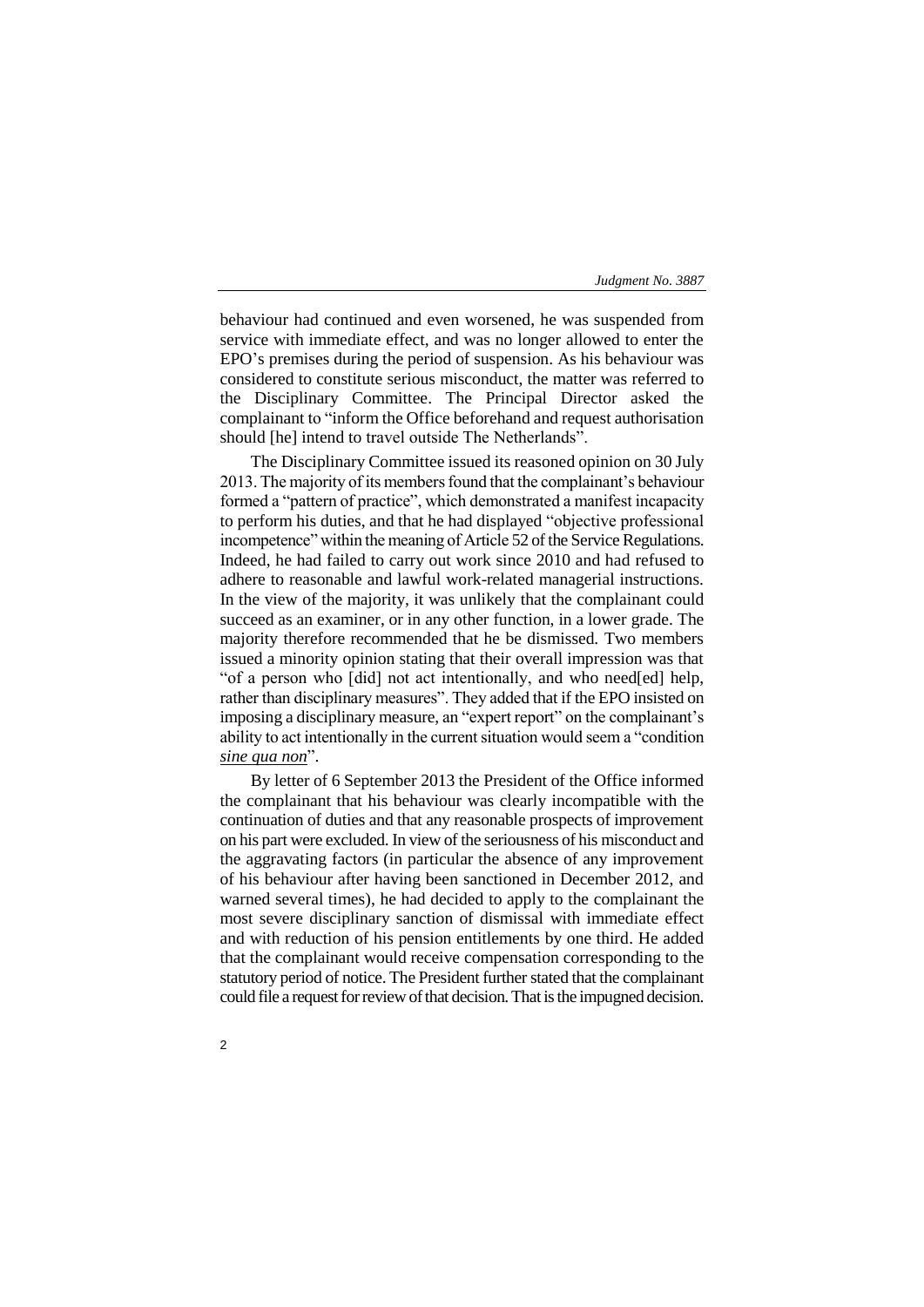On 25 September 2013 the complainant filed a request for review against the decision of 6 September 2013. On 21 November the President notified the complainant of his decision to reject the request as unfounded. He added that that decision was excluded from the internal appeal procedure and that if the complainant considered himself adversely affected by it, he could file a complaint with the Tribunal.

The complainant asks the Tribunal to quash the decision of 6 September 2013, to cancel *ex tunc et ab initio* each one of the "several consequences, as induced by" the impugned decision and to order his reinstatement with retroactive effect to his previous position. He asks the Tribunal to authorise him to "stay further in same employment, as long as he would wish it, and to choose freely [...] the date on which he will retire". He also claims material and moral damages together with costs.

The EPO asks the Tribunal to dismiss the complaint as irreceivable for failure to exhaust internal means of redress and, subsidiarily, devoid of merit.

## CONSIDERATIONS

1. The complainant impugns the President's decision dated 6 September 2013 to dismiss him (with immediate effect) from service under Article 93(2)(f) of the Service Regulations for reasons of disciplinary misconduct and to apply the most severe disciplinary sanction: to combine the dismissal with a reduction in the amount of the retirement pension by one third, respecting the statutory minimum pension laid down in Article 10, paragraph 3, of the Pension Scheme Regulations. The complainant requested review of that decision, in accordance with Article 109 of the Service Regulations, by letter dated 25 September 2013. In his final decision dated 21 November 2013, the President rejected that request and confirmed his 6 September decision to dismiss the complainant and reduce his pension by one third.

2. On 10 April 2013 the Principal Director of Human Resources, in accordance with Articles 100 and 52(2) of the Service Regulations, wrote a report concerning the complainant's behaviour at work. She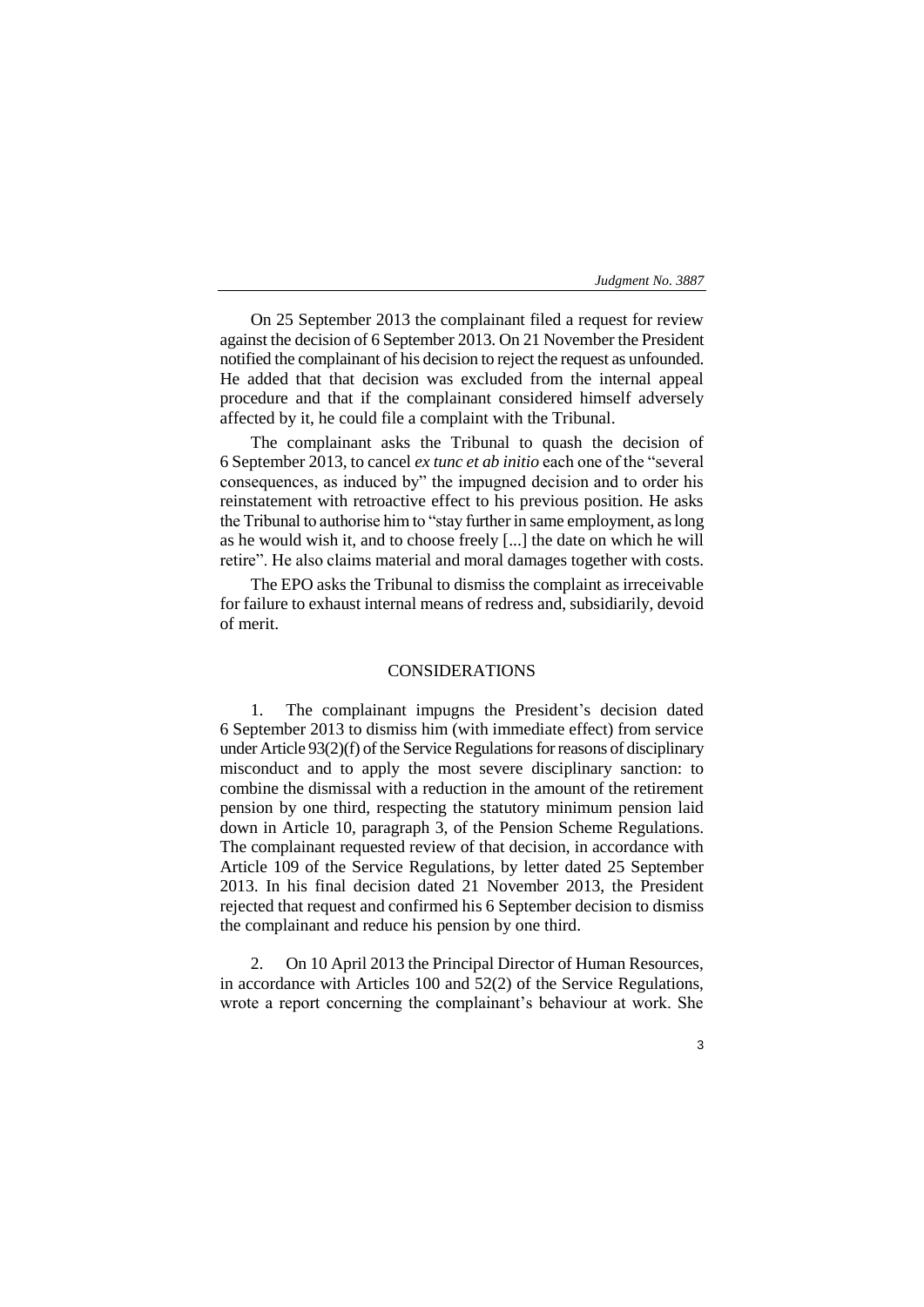invited the Disciplinary Committee to deliver a reasoned opinion, in accordance with Article 102(1) and subsidiarily under Article 52(2) of the Service Regulations, on the complainant's alleged misconduct. The alleged misconduct was summarized as consisting mainly of the following elements:

- "• continuous express refusal to carry out regular search and examination work by repeated admission of spending working time on personal matters;
- refusal to adhere to reasonable work-related management requests concerning fundamental issues of the employment framework, e.g. working time, reporting exercise;
- maintaining a disruptive and uncooperative communication pattern."

The specific allegations were as follows:

- (a) Refusal to carry out work as from 2010 at the latest.
- (b) Refusal to adhere to reasonable and lawful work-related managerial instructions.
- (c) Uncooperativeness as regards alleged problems with "MyFIPS".
- (d) Continued refusal to comply with the electronic staff reporting procedure.
- (e) Non-observance of the official working time rules.
- (f) Use of the Office's resources for personal purposes.
- (g) Refusal to comply with the orders regarding storage space.
- (h) Disruptive communication pattern.

4

The Principal Director of Human Resources stated that the complainant's behaviour amounted to serious and gross misconduct justifying dismissal under Article 93(2)(f) of the Service Regulations or, alternatively and subsidiarily, dismissal in accordance with Article 52(1) of the Service Regulations.

3. In its reasoned opinion dated 30 July 2013, the majority of the members of the Disciplinary Committee found that the complainant "acted in a very logical and consistent manner that left no genuine doubt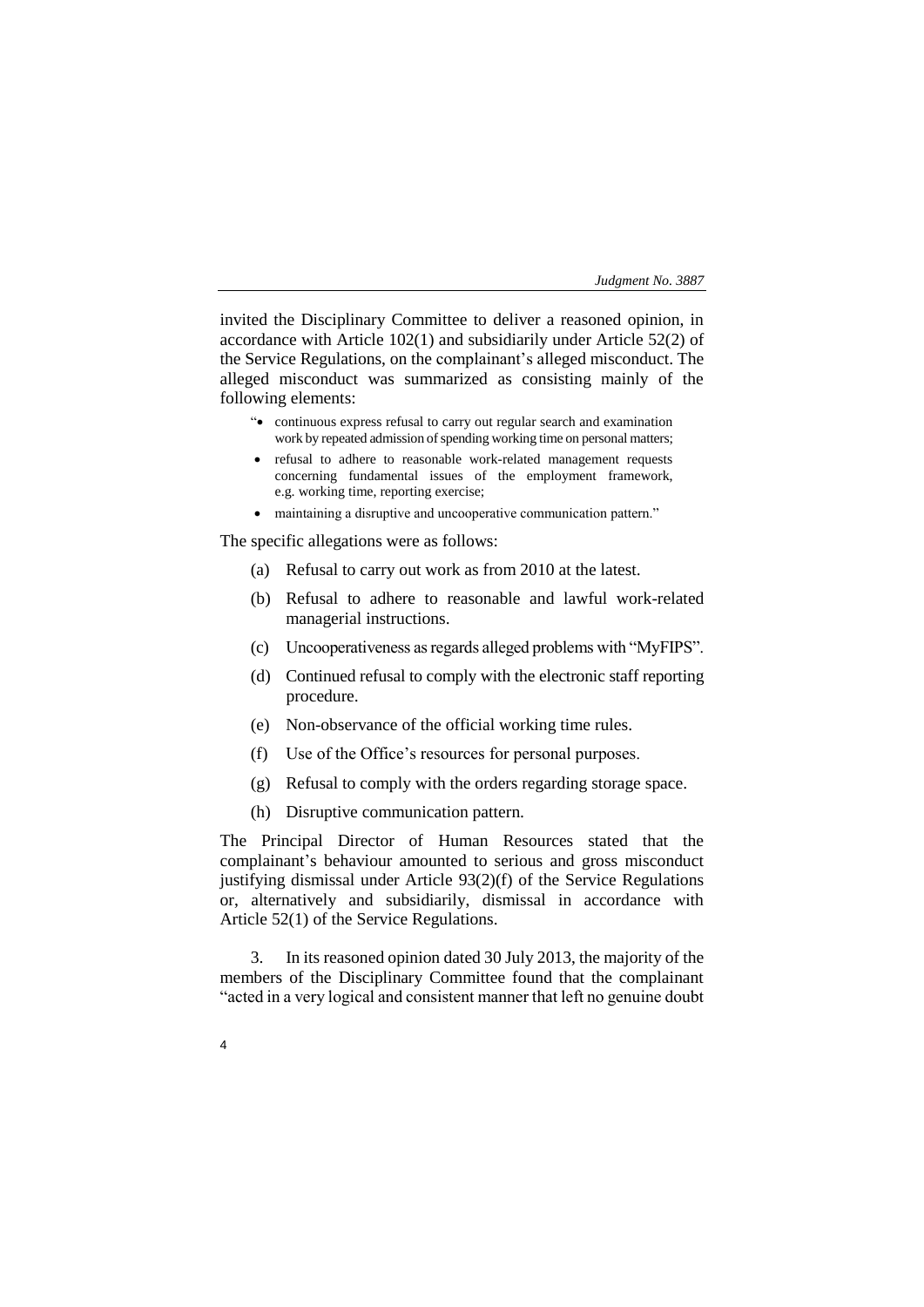5

concerning this legal accountability for his doing and that there [was] no need for any additional medical examination before concluding the disciplinary proceedings".

It considered that:

- (a) The complainant had maintained a consistent behaviour (with regard to his obligation to carry out his duties as an examiner and adhere to reasonable and lawful work-related managerial instructions) over an extended period of time, which fell within the general meaning of "professional incompetence".
- (b) The complainant's behaviour could not be attributed to impaired physical or mental capability.
- (c) The complainant was obsessed with having allegedly wrong staff reports corrected and he believed that he had the right to prepare his litigation during his working hours.
- (d) The complainant repeatedly refused to resume production unless his contested staff reports were revised and amended and his promotion in grade was readjusted to reflect the amended staff reports.
- (e) The complainant admitted that his behaviour was unlikely to change in the future unless all litigation cases were solved according to his requests and demands.
- (f) The complainant's behaviour amounted to "a 'grave cause' of manifest incapacity or incompetence to perform the duties assigned to him".

Consequently, the majority found, by applying Article 103(1), first sentence, second alternative, of the Service Regulations, that the complainant had proven incompetent in the performance of his duties and that dismissal in accordance with Article 52(1), first sentence, of the Service Regulations would be "appropriate, adequate and proportional" as it found that "there [was] no reasonable probability that the [complainant] could succeed as an examiner (or in any other function) in a lower grade".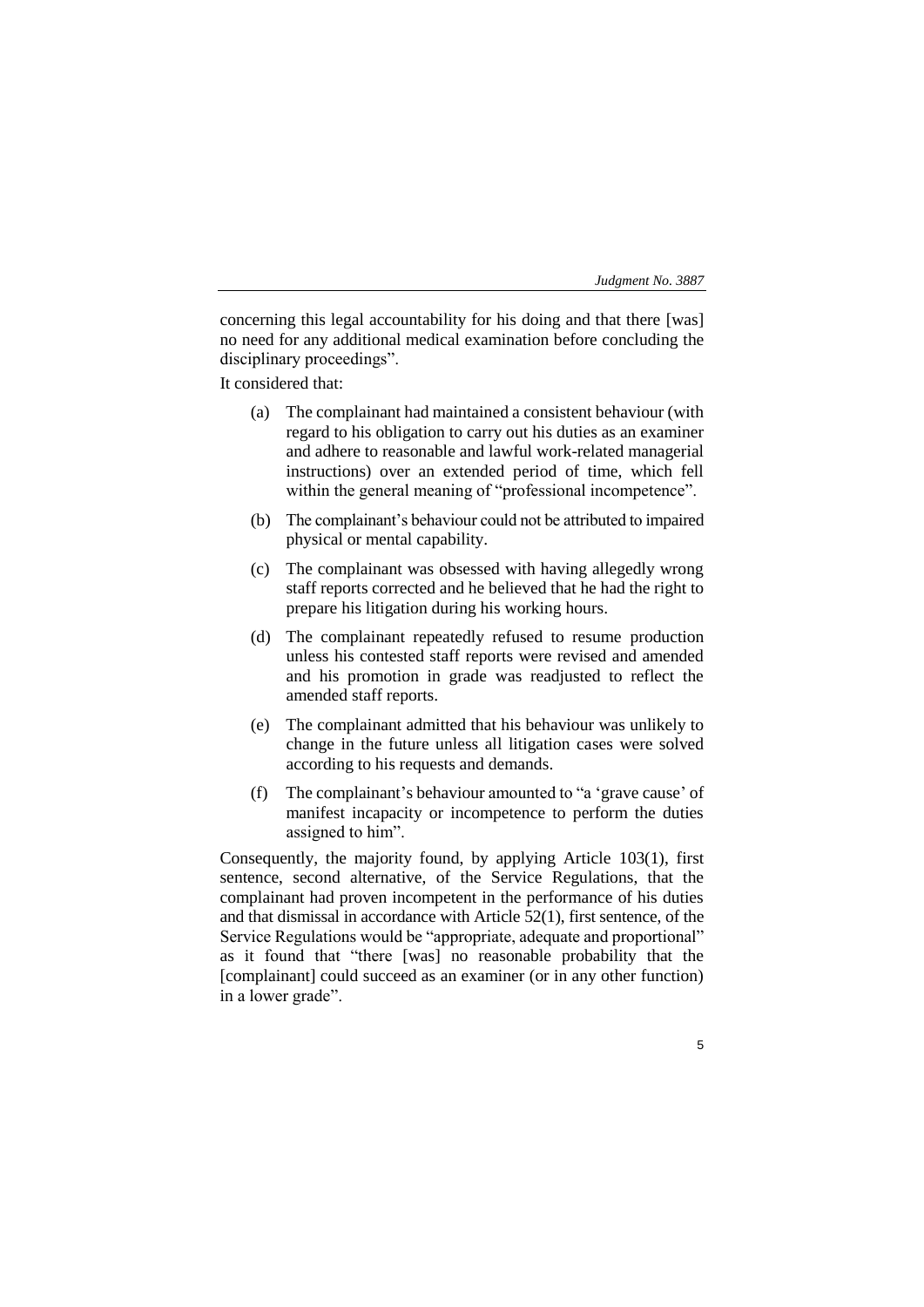4. The two members nominated by the Staff Committee wrote a minority opinion concluding that "the Office was and/or must have been aware that the [complainant] possibly had a medical problem of psychological nature"; that "the existing problems ha[d] been triggered by errors and possibly unfair treatment from the side of the Office"; and that "it seem[ed] possible and even likely that the Office [was] responsible for the [complainant's] present state of distress". They concluded that it was doubtful that the complainant had intended to stop working and that their impression of the complainant was "that of a person who [did] not act intentionally, and who need[ed] help, rather than disciplinary measures". They therefore recommended that having an expert report prepared on the complainant's ability to act intentionally would "seem a condition sine qua non" and that the failure to obtain such a report would amount to a failure in the Office's duty of care.

5. The final hearing, in accordance with Article 102(3) of the Service Regulations, took place on 28 August 2013. In a letter dated 6 September 2013 the President notified the complainant of his decision to dismiss him with immediate effect and to reduce the amount of his retirement pension by one third. He stated that he disagreed with three of the findings of the Disciplinary Committee majority. First, he disagreed that allegations (c) to (h), in the above-mentioned report of 10 April 2013, were of a "minor nature" and could be absorbed by allegations (a) and (b). The President considered that all allegations were distinct and breached different obligations under the Service Regulations and that they illustrated the severity and continuity of the complainant's misconduct. Second, he disagreed that allegation (g) was already covered by the reprimand of 11 December 2012 specifically as that allegation addressed a situation which occurred in 2013. Third, he disagreed with the recommendation to qualify the allegations as professional incompetence under Article 52 of the Service Regulations. He noted that the majority's legal assessment as expressed in paragraphs 23.1 to 23.4 of its opinion was not supported by the Service Regulations or the case law regarding the concepts of disciplinary misconduct and unsatisfactory service, though he concurred with the majority's finding that the complainant's refusal to work was an uncontested and admitted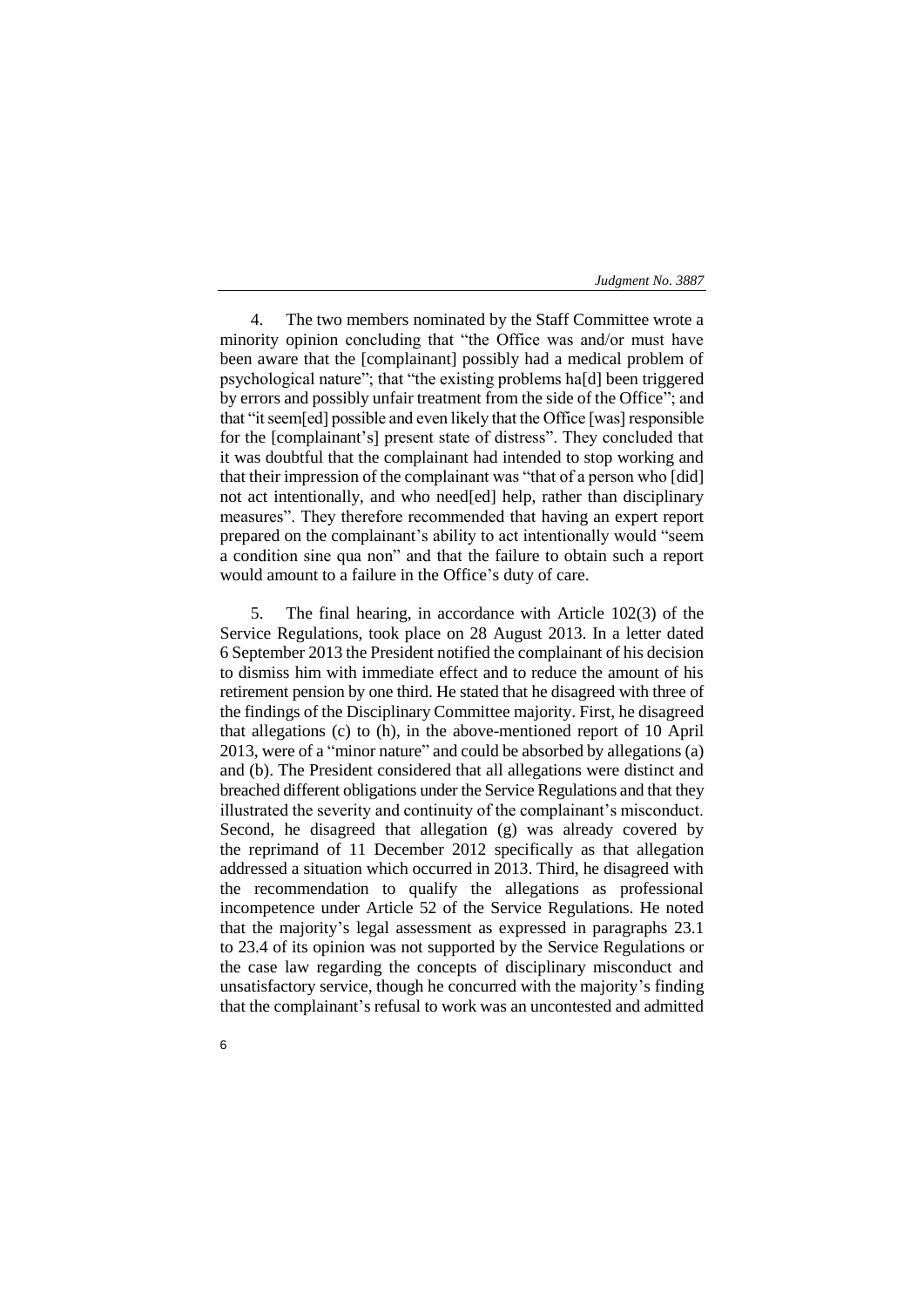fact. He pointed out that "the case-law clearly qualifie[d] refusal to work and insubordination as acts of misconduct" and that "[r]efusal to work, especially after several reminders and notification of applicable consequences, [was] not an '*inability*' or '*objective failure*' to discharge duties". With regard to the question of "disciplinary liability", he stated as follows:

"14. By statutory definition (Art 93(1) [of the Service Regulations]) disciplinary liability presupposes intentional or negligent failure to comply with the statutory obligations. It thus comprises expressly declared refusal to perform work.

15. The fact that your actions have in view of the majority formed a pattern of '*recurring and consistent behaviour over an extended period of time*', which has been carried out in a '*very logical and consistent manner that left no genuine doubt about this legal accountability*' (paragraphs 33 and 35a), the fact that no lack of accountability has been ever invoked by you, and the admission that you are unwilling to review your behaviour in the future (paragraph 35e) all speak for the full accountability and intentional nature of your actions. The majority confirms that your behaviour could not be attributed to impaired physical or mental capability (paragraph 35b).

16. The persistency and recurring nature of your behaviour has reached an extent which has led the majority to characterise your conduct as conscious but '*obsessive*'. As already explained, this cannot lead to qualifying your behaviour as professional incompetence.

I have noted that the minority has in this context raised doubts about your ability to act intentionally and recommended to obtain an expert opinion on this matter. The minority has based its relevant argumentation on a selective reading of the facts provided by the Office, i.e. not on its own observations, investigations or on your own defence.

18. In this respect I note that at the hearing you clearly stated '*I was not sick*', [(] page 26 of the minutes). Moreover, the minority is in this respect incorrect to state (paragraph 3) that an examination did not take place because of [the psychiatrist's] insistence to have forms signed. In view of your clearly documented refusal to sign under no circumstances (paragraph 10.2.6 of the opinion) and the legal obligation to obtain an authorisation for exchanging any medical information, you prevented the examination from taking place.

It is in this context once more noted that the Office initiated in 2012 the medical examination out of its duty of care i.a regarding your own statements to your line manager and colleagues (cf. the invitation dated 16.4.12). The Office has never raised a question nor had any indications about you being unable to defend your interests or unaccountable for your actions, especially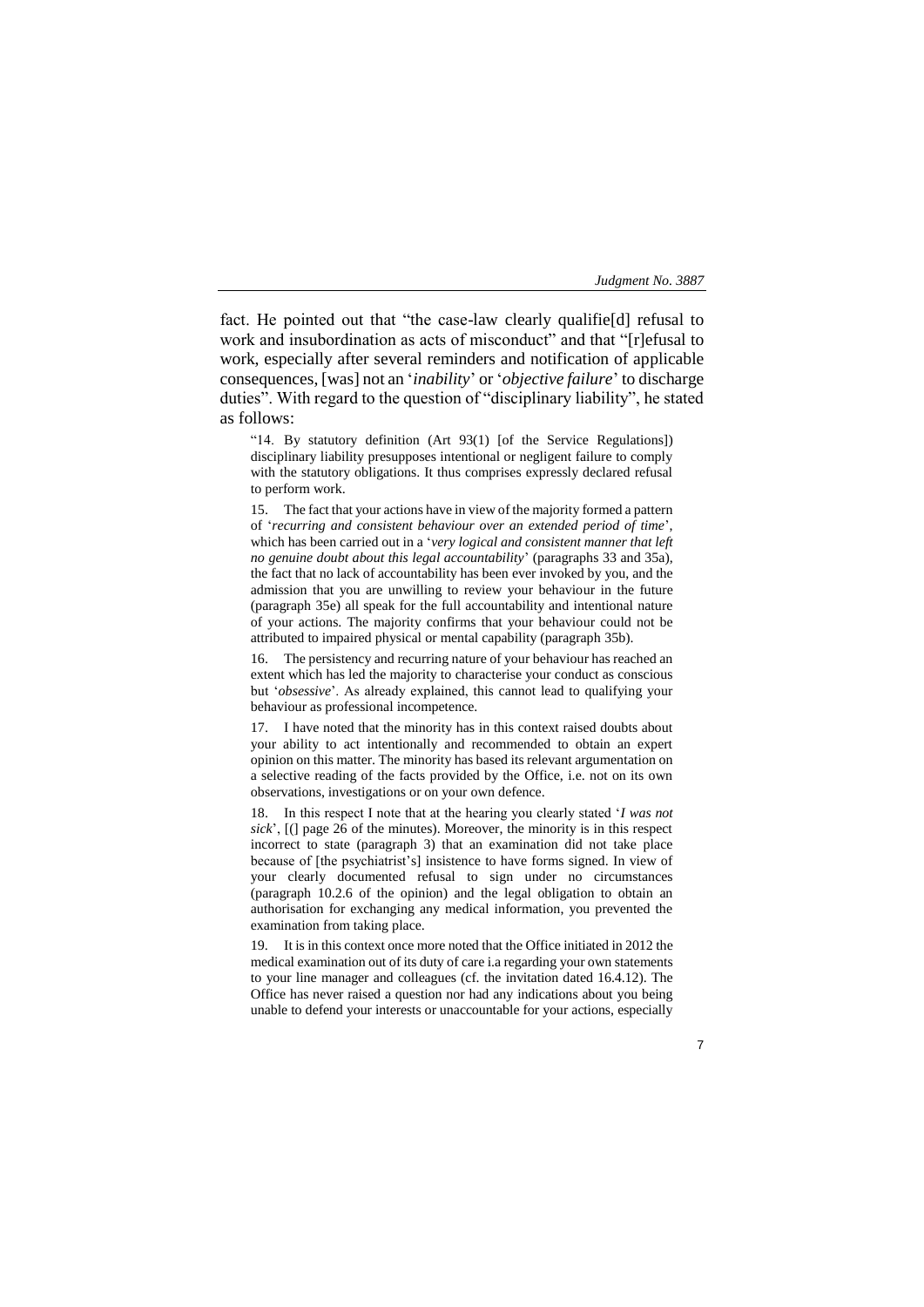regarding your refusal to work and other charges raised in these proceedings and which you have admitted as being voluntary actions.

20. Furthermore, none of the circumstances of the case or in the present disciplinary proceedings lead to any doubts about your ability to defend yourself, control your behaviour or understand your actions. The pursuit of a substantial number of litigations, the numerous communications submitted within these proceedings, and the involvement of an assistant are all circumstances proving the contrary. The minority is mistaken to consider the state of your previous office space as proof in this respect  $-$  i.e. following the measures taken by the Office, the OHS [Occupational Health Services] could confirm upon its inspection on 4.12.12 that '*the housekeeping of the new room S13A21 is reasonable and within the acceptable limits*'. You were thus able to control your environment. I also do not agree with the minority that you have been overly present in the Office, instead you applied a working time pattern at your personal convenience, involving late arrivals and long breaks.

21. The only defence put forward by yourself has been the alleged time spent for pursuing your litigation (paragraph 28). This defence cannot be accepted, nor does it constitute a mitigating factor. The staff member has no right to leave work by way of protest against an administrative decision and cannot take the law into his own hands (ILOAT Judgments No 1277, consideration 12, No 1550, consideration 7). As regards your claim raised at the Committee's and final hearing that 'some work had been done' reference is made to paragraph 25 of the majority opinion – '*the Committee could establish that (almost) no examiner's work had been done by the [complainant] and concluded that the level could hardly be qualified as performing the primary duties assigned to the [complainant]'*.

The President disagreed with the minority opinion in its entirety. He noted that the minority was incorrect in finding that the complainant's performance had not given rise to objections during the first 20 years of service, as there had been strong fluctuations in the complainant's performance over the years since he joined the EPO. He rejected the finding that the EPO had not provided support to the complainant, and he noted that the minority had raised doubts about the complainant's ability to act intentionally, recommending that the President obtain an expert opinion on the matter, but, that the two members who signed the minority opinion had based their argumentation on "a selective reading of the facts provided by the Office, i.e. not on its own observations, investigations or on [the complainant's] own defence." In conclusion, the President found that the facts on which the charges were based qualified as misconduct, violating the general standards of conduct required under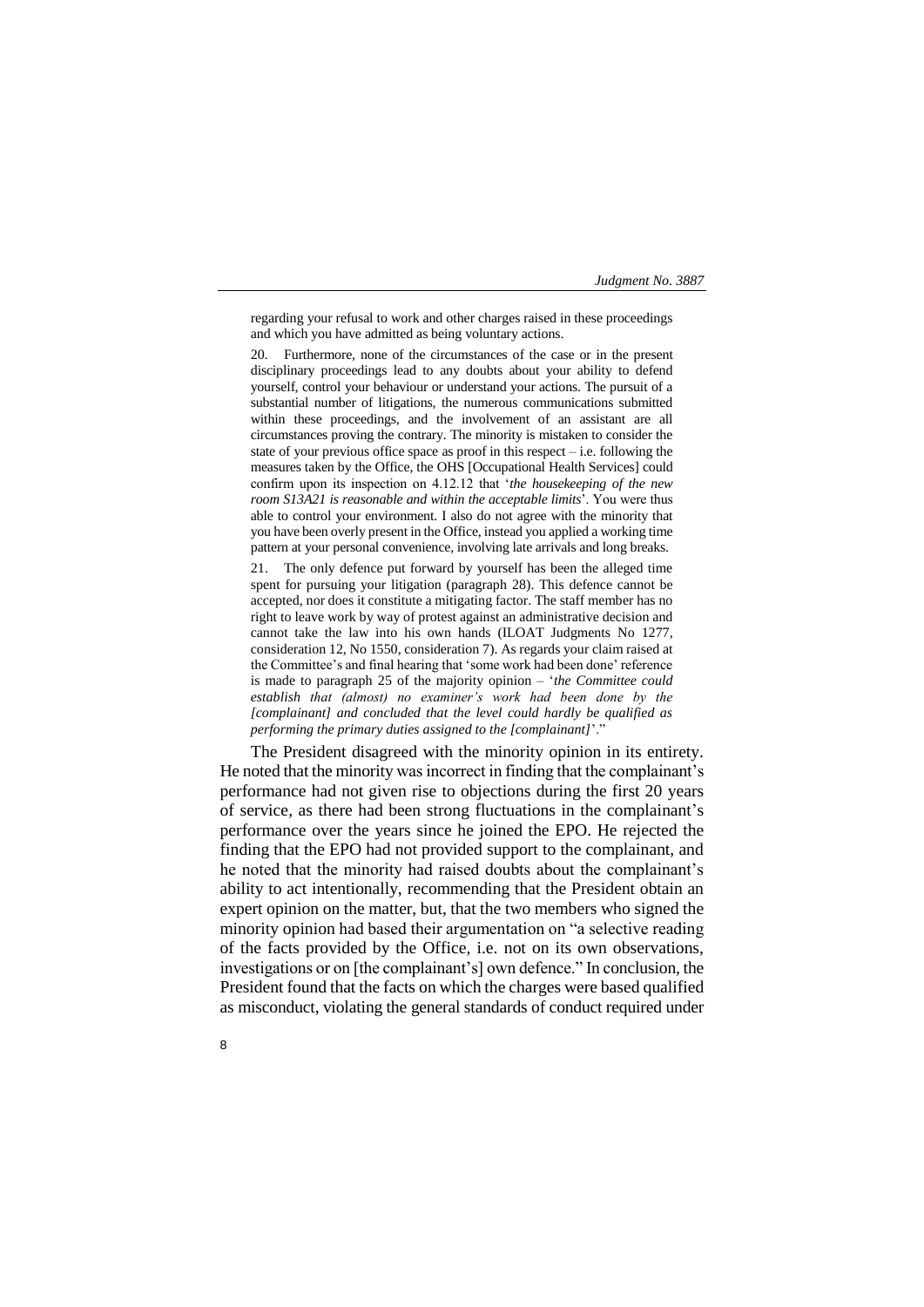9

Articles 5(1), 14(1) and 24 of the Service Regulations. He went on to state that "[t]he continuous and repetitive nature of [the complainant's] misconduct which concern[ed] the very fundamental obligations and different specific statutory duties, as well as lawful managerial instructions, combined with the fact that [he] acted intentionally [were] circumstances which aggravate[d his] liability".

- 6. The complainant bases his complaint on the following grounds:
- There was no basis for the decision, dated 1 March 2013, to suspend him from duty.
- The EPO unlawfully forbade him from leaving the Netherlands.
- Denial of due process.
- The first hearing of the Disciplinary Committee violated his right to be heard.
- The EPO was barred from referring to any staff reports that he had challenged and which were hence not yet final when the disciplinary proceedings were initiated.
- Lack of duly established delegations of authority.
- Harassment and retaliation for having filed internal appeals and complaints.
- Lack of preliminary meeting regarding his professional activities prior to establishing his last staff report.
- Lack of proof or substantiation of the accusations on the basis of which the sanction of dismissal with immediate effect with reduction of his retirement pension was taken.
- Lack of any misconduct, crime, wrongdoing, insurgency, fault, insubordination, inappropriate act, fraud, refusal to work, or theft on his part.
- Breach of his right to be personally heard by the President prior to his dismissal.
- Lack of compatibility between the President's decision and the opinions of the majority and/or the minority of the Disciplinary Committee.
- The EPO's refusal to acknowledge the "particularly substantial amount of real work" he had performed.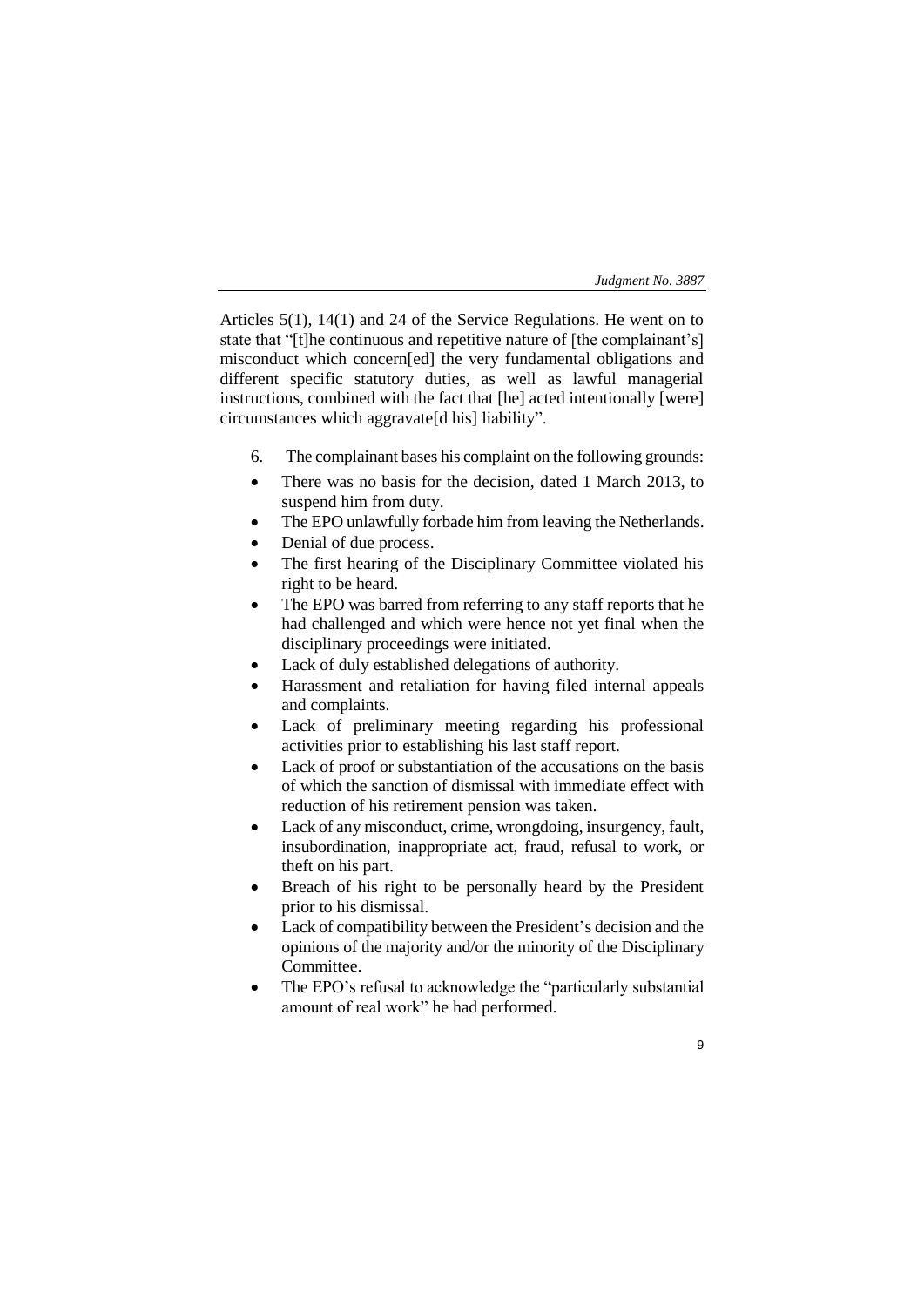- The difficulties he had faced when challenging three successive versions of the staff report for the year 2002.
- Difficulties associated with challenging all subsequent staff reports.
- Breach of the EPO's duty of care.
- Breach of Article 53 of the Service Regulations in deciding that his dismissal was with immediate effect.
- Breach of the principle of proportionality in reducing his retirement pension by one third.
- The possibility of a pension reduction was not requested in the report of 10 April 2013.
- Inadequate reference to Judgments 1363, 1277 and 1550, and failure to refer to Judgments 852, 880, 1393, 1447, 1984, 2930, 2995, 3062 and 3227.
- Breach of Article 88 of the Service Regulations in cutting two months' salary.
- Lack of notice regarding the early termination of health insurance.

7. The EPO raises the question of the receivability of the present complaint, noting that the complainant insists on impugning the President's decision of 6 September 2013 instead of the actual final decision of 21 November 2013. The Tribunal finds that as the complainant filed a request for review of the 6 September decision in accordance with Article 109 of the Service Regulations and has received the final decision of 21 November, which is included in the documentation provided in this case, it may treat the complaint as impugning the actual final decision of 21 November 2013.The complaint is therefore receivable.

8. The complainant had gradually reduced the amount of the examiner's work he performed over recent years, replacing it with personal work on his internal appeals and complaints before the Tribunal, until he eventually reached the point where "(almost) no examiner's work [was] done", as noted by the majority opinion of the Disciplinary Committee. The complainant was convinced that the time he spent on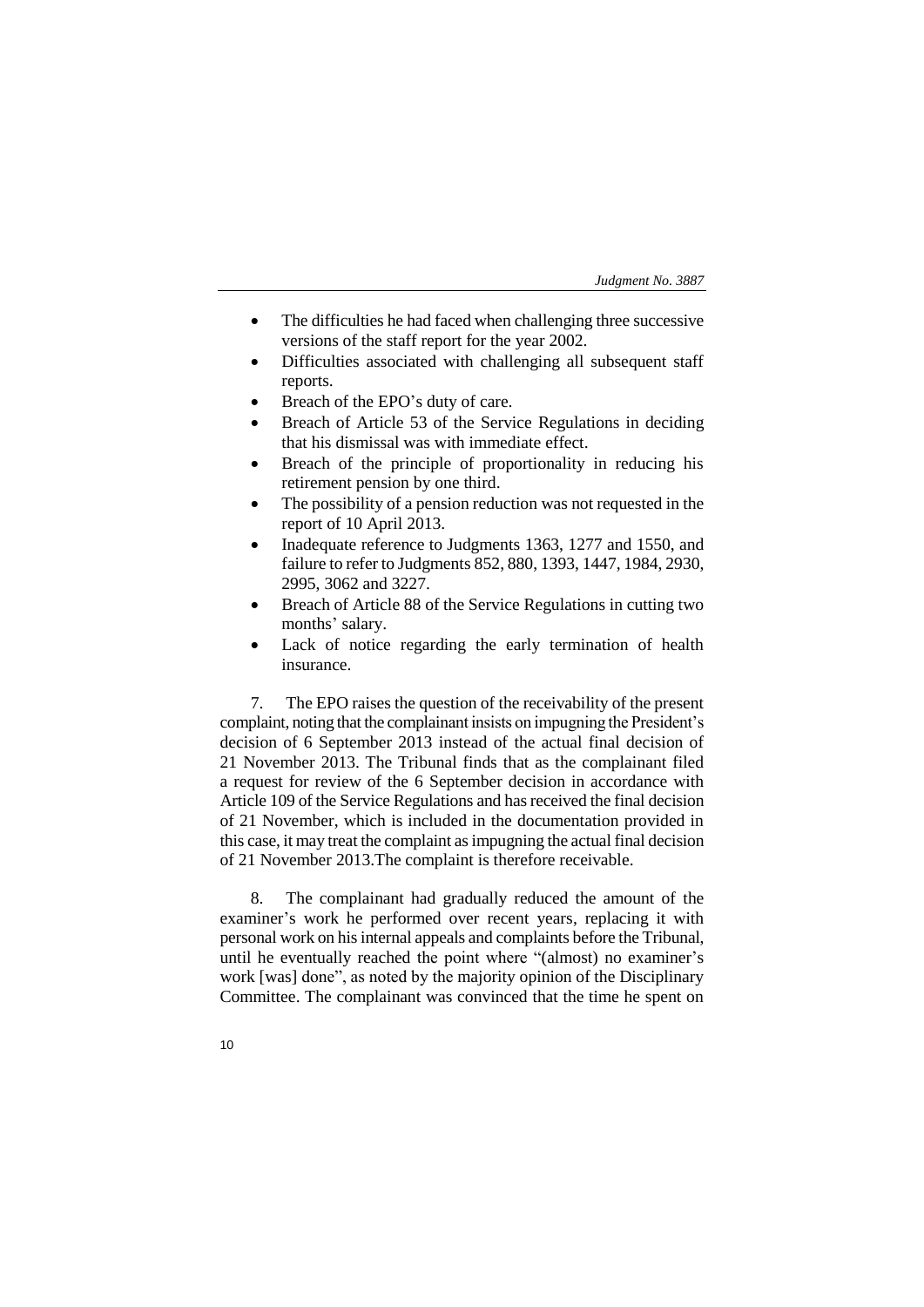litigation and legal issues must be considered as working time, stating: "these litigations are not of a private nature but of a very professional nature, being induced by the rather numerous unfair decisions which were imposed on him by the Hierarchy of the European Patent Office".

9. The majority based its recommendation to dismiss the complainant on Article 52(1) of the Service Regulations, considering that the complainant was guilty of professional incompetence. The President however based the complainant's dismissal on misconduct under Article 93(2)(f). Those Articles provide (in relevant part) as follows:

## "**Article 52**

## **Professional incompetence**

- (1) Subject to Article 23 of the Convention, a permanent employee who proves incompetent in the performance of his duties may be dismissed. The appointing authority may, however, offer to classify the employee concerned in a lower grade and to assign him to a post corresponding to this new grade.
- $(2)$  [...]"

# "**Article 93**

# **Disciplinary measures**

- (1) Any failure by a permanent employee or former permanent employee to comply with his obligations under these Service Regulations, whether intentionally or through negligence on his part, shall make him liable to disciplinary action.
- (2) Disciplinary measures shall take one of the following forms:
	- (a) written warning;
	- (b) reprimand;
	- (c) deferment of advancement to a higher step;
	- (d) relegation in step;
	- (e) downgrading;
	- (f) dismissal and, where appropriate, reduction in the amount of the severance grant under Article 11 of the Pension Scheme Regulations or of the retirement pension and, where applicable, of the portion of remuneration owed as a result of participation in the salary savings plan. Any such reduction shall not be more than one third of the sum in question and, as applied to the pension, shall not make its amount less than the minimum laid down in Article 10, paragraph 3, of the Pension Scheme Regulations."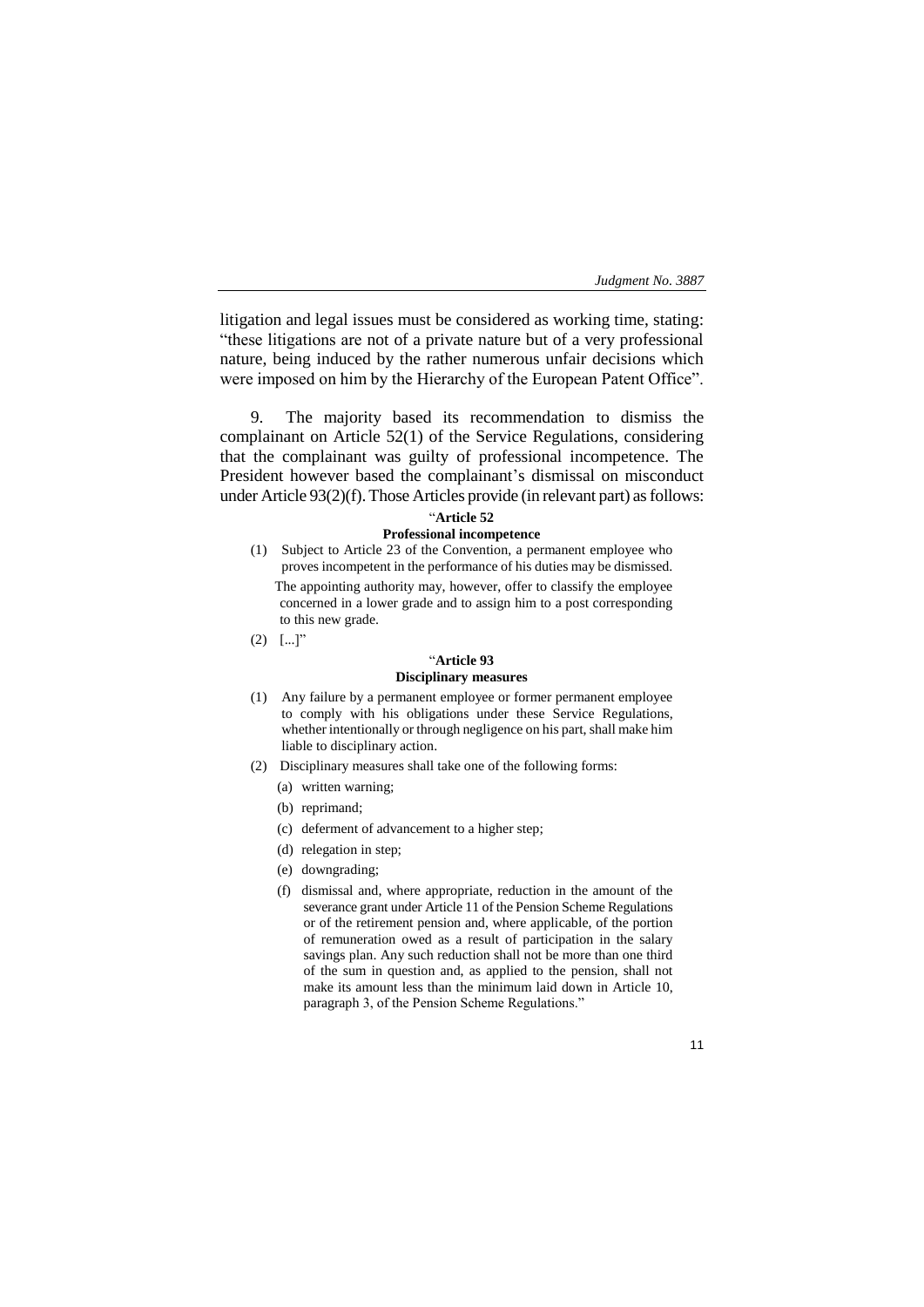10. The Tribunal notes that both Articles 52 and 93 of the Service Regulations provide for an employee's dismissal, but that only Article 93 provides for a reduction in the amount of the retirement pension. Article 93 requires intention or negligence. Article 52 deals with the inability of an employee to fulfil her/his professional duties. Determining which article is an appropriate basis for the complainant's dismissal requires an assessment of the complainant's behaviour while also assessing his abilities. This issue was addressed by the Disciplinary Committee, the members of which drew different conclusions and issued a majority and a minority opinion. The President, in his decision of 6 September 2013, confirmed by his final decision of 21 November 2013 at the end of the procedure provided under Article 109 of the Service Regulations, stated that having considered the majority and minority opinions of the members of the Disciplinary Committee, he came to a different conclusion. The President specifically considered that issue under points 15 to 20 of his 6 September 2013 decision, quoted above.

11. In the present case there was a question, raised in 2012 by the complainant's line manager and colleagues, about the complainant's mental health, as his behaviour had changed and he seemed obsessed with working on his personal litigation during working hours instead of performing his duties as an examiner in accordance with Article 14(1) of the Service Regulations, which provides, in relevant part, that a permanent employee shall carry out his duties and conduct himself solely with the interests of the EPO in mind. The EPO ordered that the complainant undergo a medical assessment by the Office's Medical Adviser, in accordance with Article 26 of the Service Regulations. The complainant attended that appointment and the Medical Adviser notified the EPO that an assessment by a psychiatrist would be necessary prior to him writing a final report. The complainant went to the appointment that was scheduled for him with the psychiatrist, but he refused to sign the "Declaration of consent to the exchange of confidential medical information" giving permission to the psychiatrist to share his medical assessment with the Medical Adviser (and he also refused to sign the declaration stating that he had refused to sign the permission form). Consequently, the psychiatrist was unable to assess the complainant and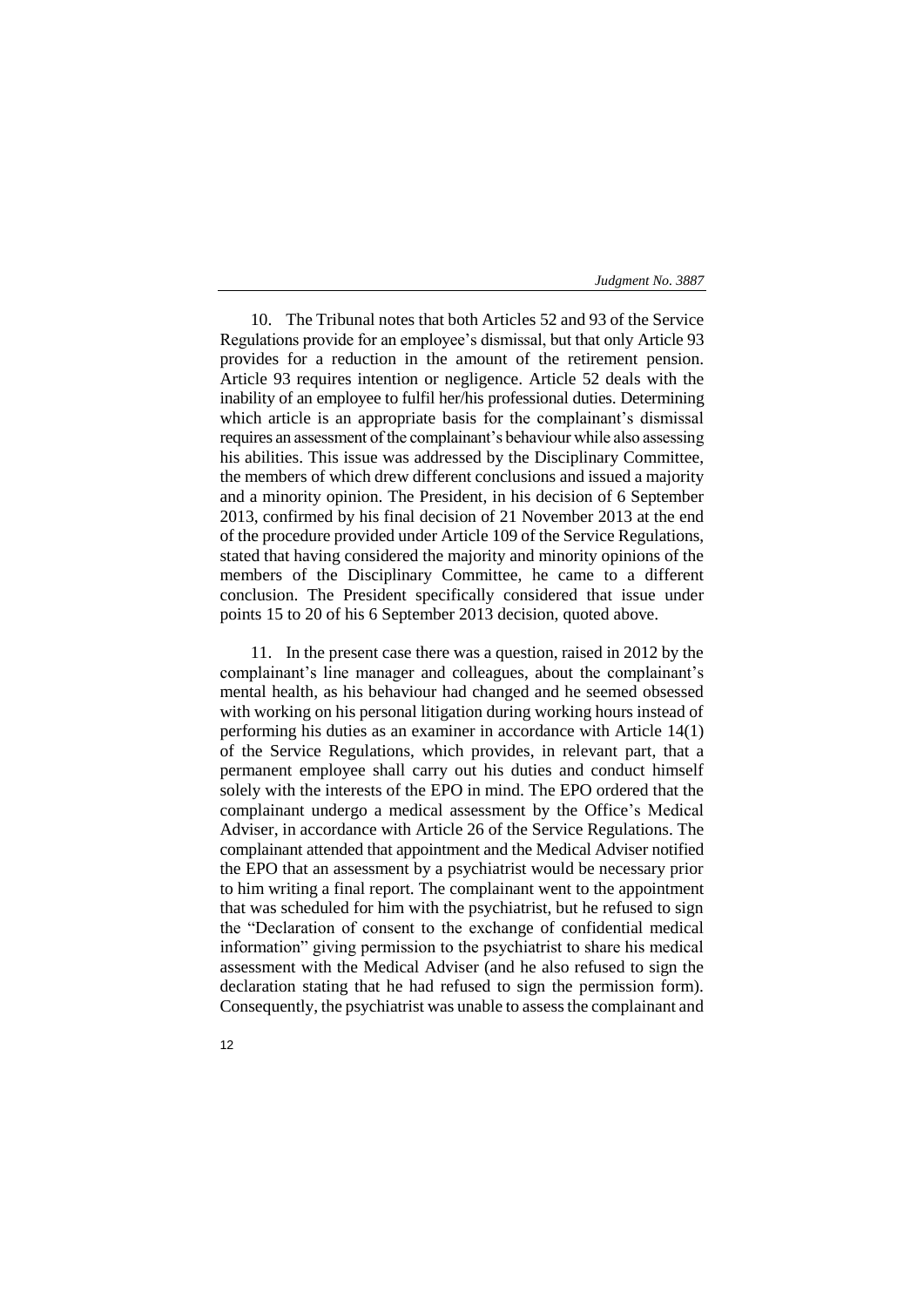the appointment ended without a professional evaluation. The Medical Adviser notified the Human Resources Department that without a psychiatric evaluation of the complainant's mental health, he was unable to complete his report of the complainant's health situation.

12. The Tribunal notes that the main factor in not reaching the medical assessment, which was attempted in 2012, was the complainant's refusal to comply in violation of Article 26(2) of the Service Regulations, which reads as follows:

"[A] permanent employee shall submit to any medical examination ordered by the President of the Office in the interests of the staff or of the service."

13. The complainant's refusal to fulfill his obligations with regard to his work as an examiner is well-established. However, the President's decision to dismiss the complainant under Article 93(2)(f) of the Service Regulations is vitiated by the fact that neither the President, nor the Disciplinary Committee could have made a proper assessment of the allegations without taking into account whether the complainant acted intentionally, and in control of his faculties, or if the complainant suffered from a mental illness that prevented him from behaving in accordance with his obligations as a permanent employee. Therefore, the principle of due process and the duty of care require the Disciplinary Committee, in accordance with Article 101(3) of the Service Regulations (which provides that "[i]f the Disciplinary Committee requires further information concerning the facts complained of or the circumstances in which they arose, it may order an inquiry in which each side can submit its case and reply to the case of the other side") to order a medical assessment of the complainant by an expert, and the convening of a Medical Committee if necessary. The medical expert(s) shall also take into consideration all documents in the file submitted to the Tribunal.

14. The complainant was suspended from duty in accordance with Article 95(1) of the Service Regulations with effect from 1 March 2013, with a 50 per cent reduction of his basic salary. The reduction was subject to the limitation period set out in Article 95(2) and (3) of the Service Regulations which provide in relevant part as follows: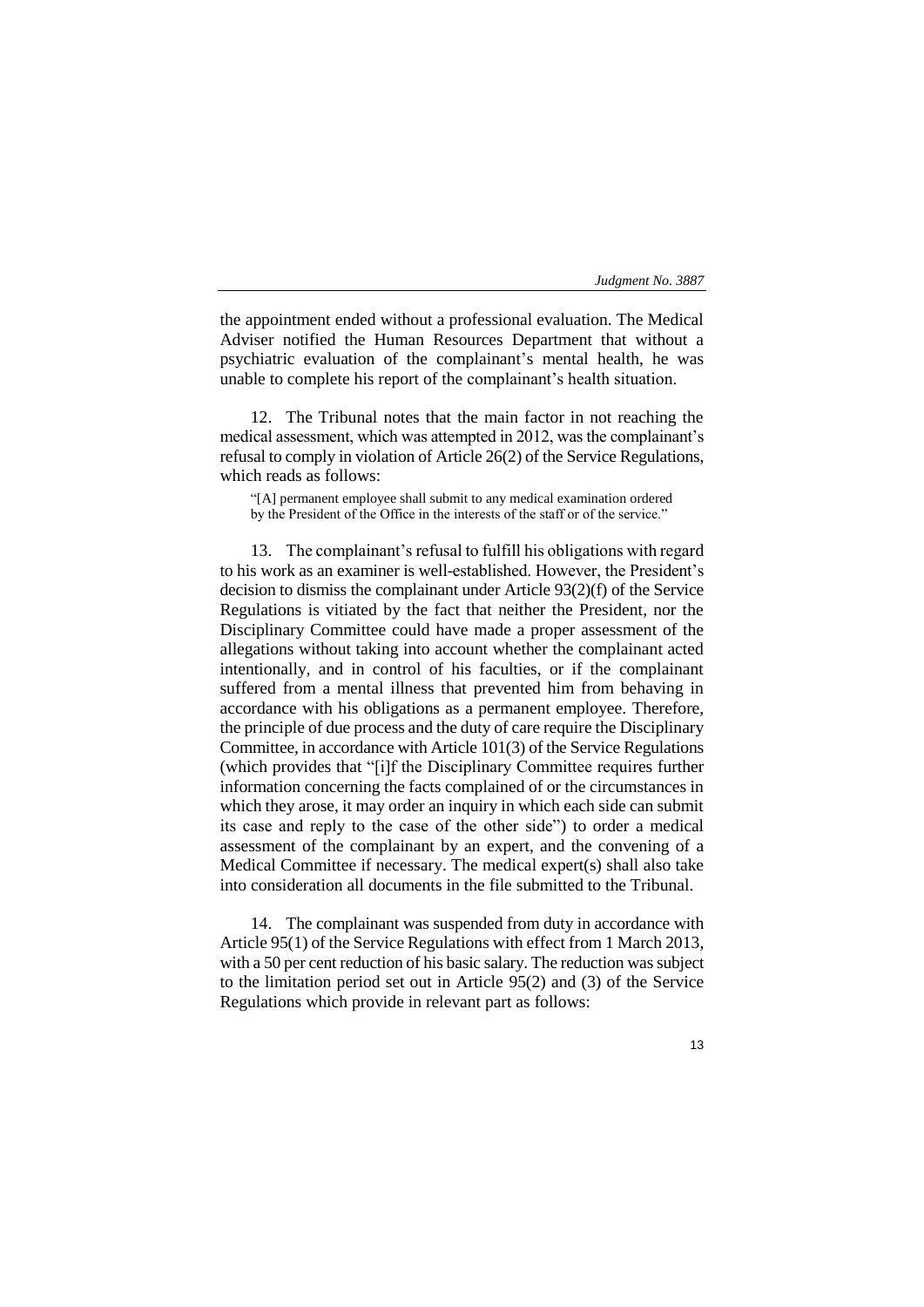- "(2) The decision suspending the employee shall specify whether he is to continue to receive his remuneration during the period of suspension or what part thereof is to be withheld; the part withheld shall not be more than half the employee's basic salary.
- (3) A final decision in the proceedings shall be given within four months from the date of suspension. If no decision has been given by the end of this period, the employee shall again receive his full remuneration."

The disciplinary proceedings lasted longer than the four months provided for under Article 95(3) of the Service Regulations as the Disciplinary Committee held a second hearing on 1 July 2013 as a precautionary measure in response to the complainant's claim that he had not been notified of the first hearing, which was held on 27 May 2013. The complainant was reimbursed the withheld amounts with his July pay in accordance with Article 95(3). By letter of 23 July 2013, the German postal service informed the Chairman of the Disciplinary Committee that the complainant had been informed that the letter of 26 April 2013 (notifying the complainant of the final composition of the Disciplinary Committee and inviting him to the 27 May hearing) was available for collection but that he had failed to collect the letter. The EPO, considering that the complainant breached his obligation to receive the communications of the EPO in good faith, decided to recover (under Article 88 of the Service Regulations) the amounts reimbursed because the delay in the proceedings was due to the complainant. The Tribunal finds that the EPO acted appropriately and that the complainant's claims in this regard are unfounded.

15. The complainant raises several claims which are either irreceivable, irrelevant to the present complaint, or unfounded. Specifically, his harassment claim is irreceivable for failure to exhaust all internal means of redress. The claims relating to his staff reports are irrelevant to the present case, and in any event, some of them have been challenged internally and/or before the Tribunal. His claim concerning the decision to suspend him from duty is unfounded as it was also based on his "complete inability to carry out any of [his] official duties". The claim that the EPO unlawfully forbade the complainant from leaving the Netherlands is unfounded. As written in the letter of suspension dated 1 March 2013, the complainant was informed that "it [was] of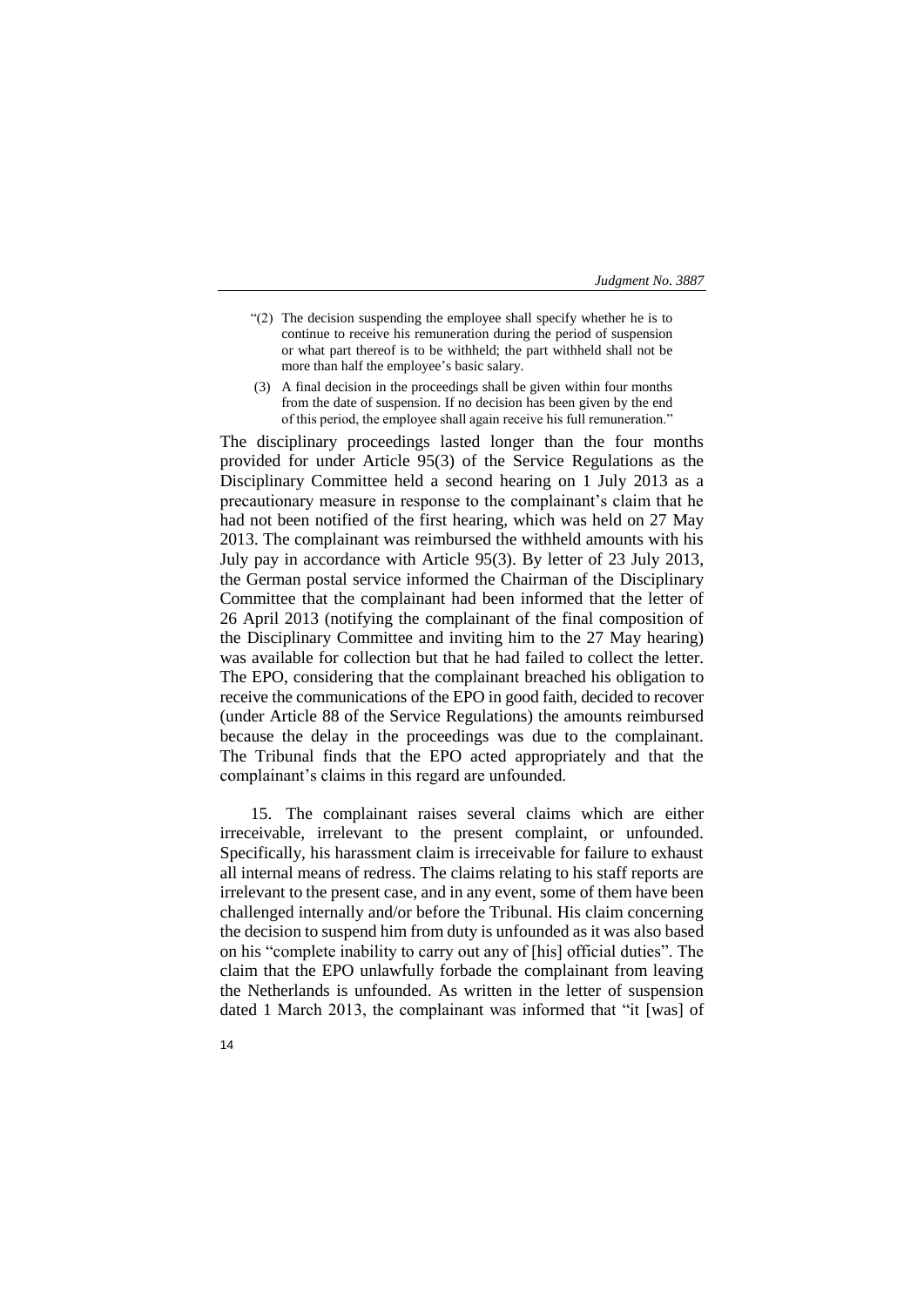utmost importance for [him] to remain available for the delivery of any correspondence (likely to occur via courier post) and contact with the Office. [He was] hereby [...] requested to immediately provide a valid e-mail address and telephone number. Furthermore, [he was] requested to inform the Office beforehand and request authorisation should [he] intend to travel outside The Netherlands." The complainant's assertion that there was a lack of duly established delegations of authority is unsubstantiated. The complainant has not provided any evidence showing that any official had acted ultra vires. The claim that the report of 10 April 2013 did not contain any request to consider the most severe sanction of a possible reduction in the retirement pension in addition to his dismissal and this was legally flawed, is an issue that the Tribunal need not resolve because the impugned decision is to be set aside in any event.

16. In light of the above considerations, the decision of 21 November 2013 must be set aside in the part regarding confirmation of dismissal for misconduct in accordance with Article 93 of the Service Regulations, as will be the same part of the decision of 6 September 2013. The case must be sent back to the EPO which will order a medical assessment of the complainant and, if necessary, the convening of a Medical Committee. In the circumstances, no order is made for reinstatement. In addition, in the absence of an expert psychiatric opinion that the complainant was not suffering from a psychiatric illness, it would be unlawful for the President to dismiss the complainant for misconduct, which, in this case, involves intentional behaviour, though he plainly could for unsatisfactory service.

17. The complainant is entitled to moral damages stemming from the flawed decision to dismiss him with immediate effect and with a reduction in his retirement pension, which the Tribunal awards in the amount of 20,000 euros. Considering the complainant admitted that he used his working hours to prepare his personal litigation (which is against the rules of the EPO), he is not entitled to an award of costs.